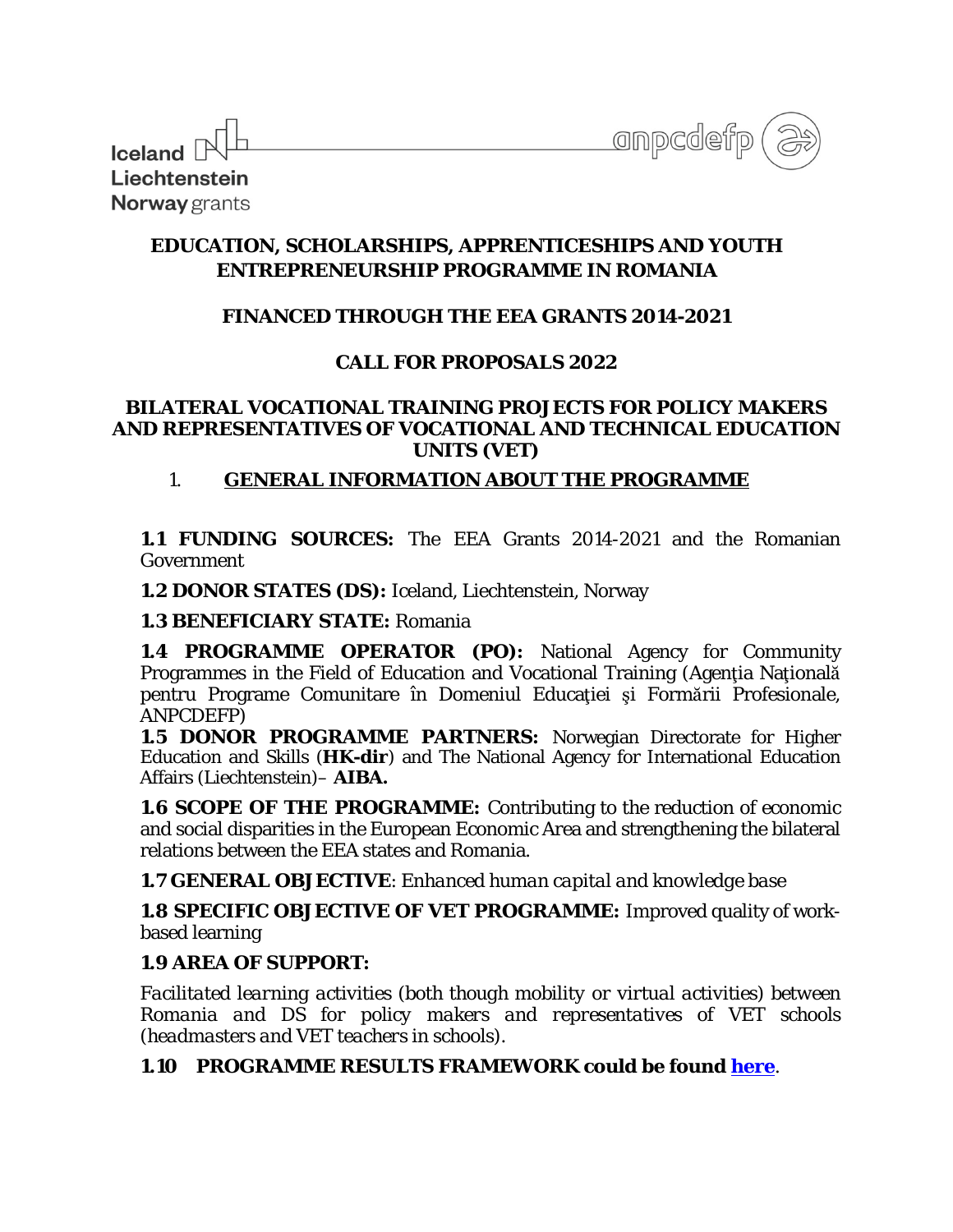### **2. PARTICULAR FEATURES OF THE CALL FOR PROPOSALS FOR PROJECTS IN THE FIELD OF VET**

## **Please read this document in connection with the [Guideline for Applicants](https://www.eea4edu.ro/wp-content/uploads/2022/01/Guide_VET_2022_EN.pdf)  [2022,](https://www.eea4edu.ro/wp-content/uploads/2022/01/Guide_VET_2022_EN.pdf) which is an official part of this Call.**

## **BUDGET ALLOCATED TO THE CALL: 50000 Euro**

### **2.1 PRIORITIES:**

**Priorities:** In the selection process, the applications submitted by: VET schools situated in rural and/or disadvantaged areas, special VET schools for pupils with special needs and VET schools enrolling Roma students amounting to at least 10% of students enrolled **will be considered as a priority and they will receive bonus points (10 points for each category).** The priority points won't be awarded unless the minimum score was achieved by the project. For more details please read the **[Guideline for Applicants 2022.](https://www.eea4edu.ro/wp-content/uploads/2022/01/Guide_VET_2022_EN.pdf)**

#### **2.2 PROJECT RESULTS**

The projects submitted under this Call for Proposals should contribute to the achievement of the following direct results (outputs) and indirect results (outcomes):

| <b>Programme results   Indicators</b> |                                                                       |
|---------------------------------------|-----------------------------------------------------------------------|
| Improved quality                      | 8 VET schools                                                         |
| of                                    | <b>work-based</b>   8 headmasters and 8 VET teachers from VET schools |
| <b>learning</b>                       | 4 policy makers in the field of IVET                                  |

## **2.3 WHO COULD APPLY**

Candidates must be VET schools from the following fields/domains: technical and industrial production, electronics and computer technology and building and construction technical and industrial production, electronics and computer technology and building and construction.

## **2.4 CO-FUNDING**

The grant will cover 100% of the eligible costs.

## **2.5 APPLICATION DOCUMENTS:**

## **2.5.1 The application form and annexes relevant for the project:**

| <b>Application Form</b>                                                             |                   |
|-------------------------------------------------------------------------------------|-------------------|
| Bilateral training projects for policy makers and<br>representatives of VET schools | <b>Click here</b> |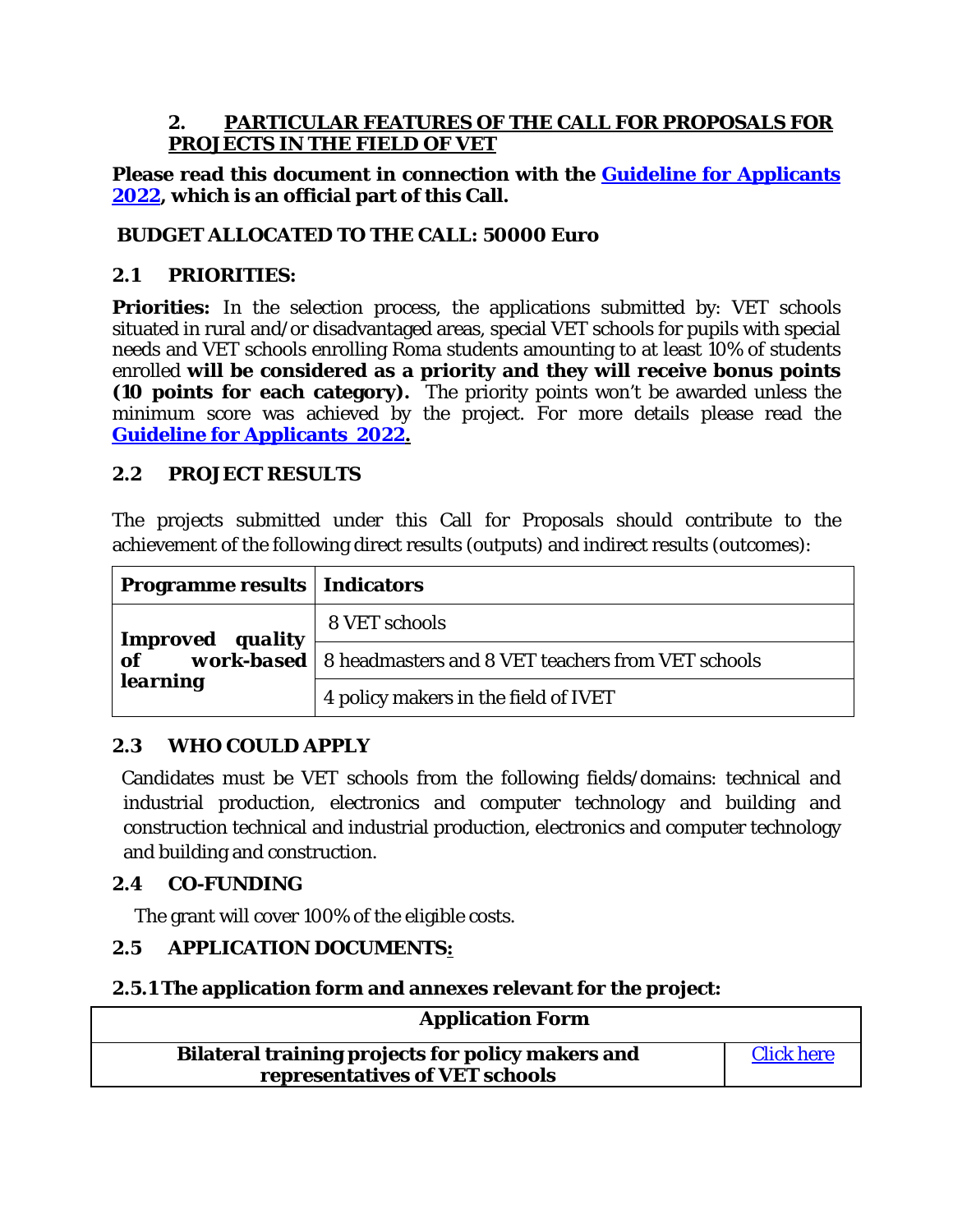# **[Eligibility Check Form](https://www.eea4edu.ro/wp-content/uploads/2022/01/Fisa_eligibilitate_VS_VET_2022.pdf)**

## **2.5.2 Annexes of the applications (compulsory):**

a) [Declaration of honour](https://www.eea4edu.ro/wp-content/uploads/2022/01/Declaratia_de_onoare_2022_RO.pdf) of the legal representative of the applicant institution (this document will be printed, signed and then scanned and attached).

If the candidate institution is not a public one, in addition to the Declaration of Honor, the following documents must also be attached to the application form:

• Copy of the Certificate of registration in the Trade Register and at the Ministry of Public Finances;

• Fiscal attestation certificate stating that the institution has no debts to the state budget.

#### **2.5.3 Eligibility condition:**

**There are eligible only applications submitted by IVET educational**  institutions that have not received funding under the Education, **Scholarships, Apprenticeship and Youth Entrepreneurship Program in Romania, funded by the EEA Grants 2014-2021.**

#### **2.6 HOW TO APPLY?**

The completed application, in Romanian, has to be sent electronically at [proiecte\\_VET@eea4edu.ro](mailto:proiecte_VET@eea4edu.ro) All the compulsory annexes will be attached.

#### **2.7 DEADLINE: 15.03.2022 at 13.00 hours (Romanian time)**

#### **Any application sent after the above-mentioned date will be declared ineligible.**

#### **2.8 CONFIRMATION OF RECEIPT:**

After the online submission of the application, the applicant will receive an automatic confirmation.

#### **2.9 PUBLICATION OF SELECTION RESULTS :**

The results will be published on the website **www.eea4edu.ro**, no later than **01.04.2022**

#### **2.10 CONCERNING DOUBLE FUNDING:**